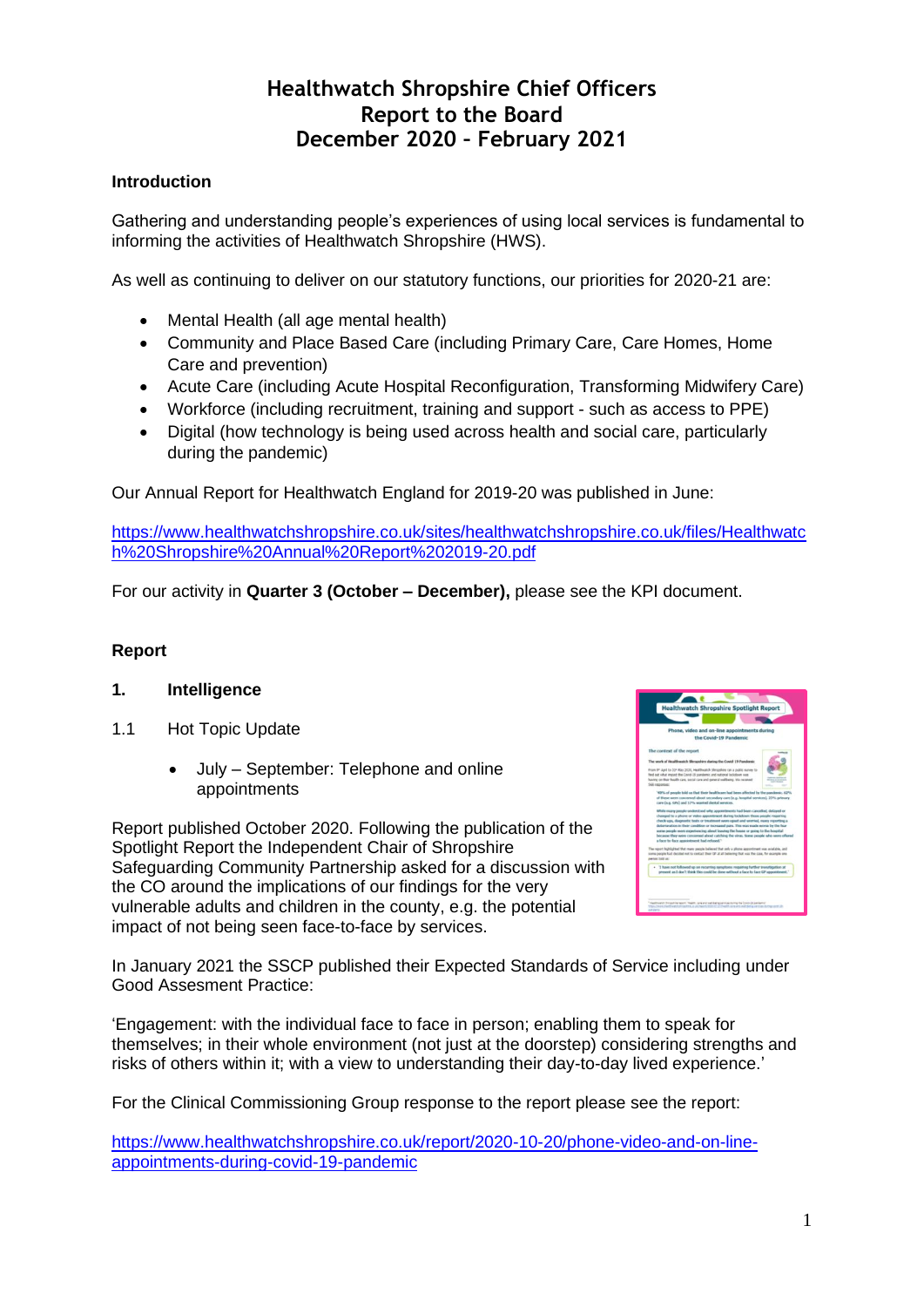• September – December: Phlebotomy and Covid-19 Public Messaging

Each year Healthwatch Shropshire has used our engagement channels to promote winter messaging to support the local health and social care system. This usually runs from December – January but this year the NHS brought this forward to prepare for the expected second surge.

Our Engagement Officer was off sick until  $8<sup>th</sup>$  December when she was able to join the weekly Communication and Engagement Meeting with the STP Comms Team where we are updated on system messaging, campaigns and public engagement activity and engage with the CCG on their Phlebotomy Engagement Plan including attending weekly meetings and sharing the feedback of our volunteers into the proposed survey.

Alli Sangster-Wall worked with the CCG lead on the engagement to arrange a focus group on 18/11/20 with HWS volunteers/Board members and gave feedback on how the meeting was conducted to help with learning as the CCG plans to run further focus groups.

We continue to promote the phlebotomy survey and encourage all our Board members, volunteers and contact to complete it: <https://www.surveymonkey.co.uk/r/8JPTBNQ>

Our social media messaging continued to include changing Public Health / NHS/ Government messaging around the pandemic.

• December – January Visiting during the Covid-19 Pandemic

At the end of November we launched a Hot Topic to gather people's views about the visiting restrictions during Covid. We specifically wanted to hear about the solutions some providers had found to help improve communication between patients/service users and their families/carers, e.g. purchasing iPads, installing visiting pods and creating Covid secure rooms with Perspex dividers to allow people to see their loved ones. We also asked people to share any ideas they had that hadn't been tried yet.



The Spotlight Report will be an opportunity to highlight people's concerns about not being able to see their loved ones and the good practice across the county. We did not receive a high number of comments for this Hot Topic and this is likely to be because everyone's attention moved towards the vaccine rollout and the possibility of lateral flow testing being used to enable a small number of visitors to go into care homes.

We are aiming to publish the report in March.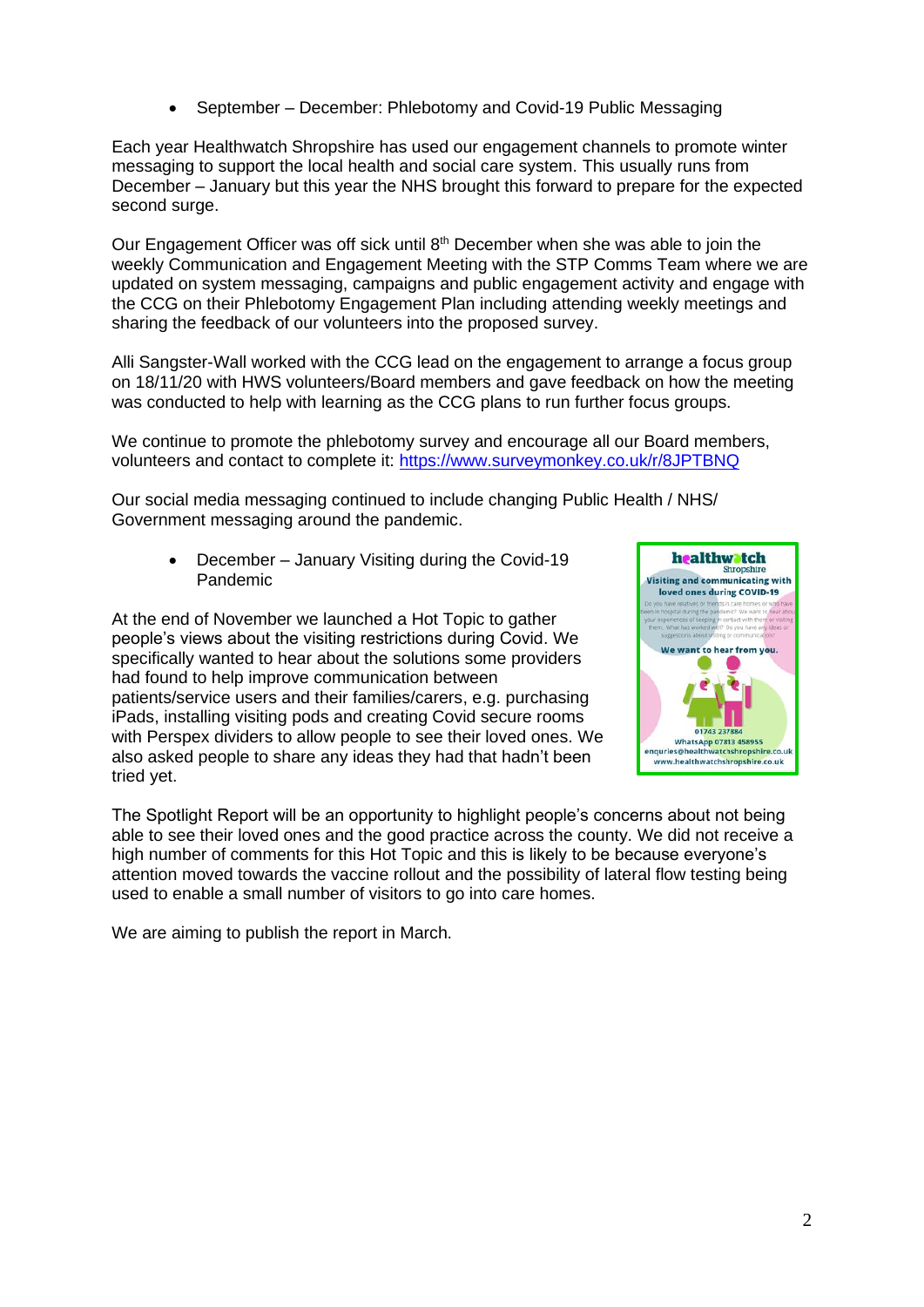• February – March Covid-19 Vaccinations

At the beginning of February we launched a Hot Topic to gather people's experience of the Vaccine rollout as we had received a number of comments showing a range of experiences across the County (e.g. some areas seemed to be slow to move between priority groups, some people reported being directed to clinics outside Shropshire). HWE had also asked local HW to gather comments.

First look at the comments reveals that across the County people think the rollout is going better elsewhere, e.g. in Telford, in



Herefordshire, but we are also aware that Shropshire has done particularly well in the speed they vaccinated people in care homes and people with learning disabilities.

We are on the Local Engagement Board chaired by the Director of Public Health and attended by local Councilors, the Police and other organisations across health and social care (e.g. the CCG). This means that if we receive any comments of concern or questions regarding the vaccine programme in certain areas we can raise them directly with Public Health and the CCG.

It is likely that this Hot Topic will run beyond March to capture people's experiences of receiving the second dose.

1.2 Surveys and hearing from seldom heard groups

We are very conscious that our priority remains hearing from the vulnerable and seldomheard so we continue to work to ensure that our hot-topics and surveys are widely publicized and people are given our phone number so that the team can complete surveys with them over the phone if necessary. We ask partners from across the STP and our stakeholders to help us promote our work and support people to contact us if necessary. In this quarter we have also highlighted our Freepost address, e.g. for the Vaccine Hot Topic.

Recent surveys:

# • **Out of hours palliative care survey**

This was a follow-up to the Experiences of End of Life and Palliative Care Services Report we published in January 2020.

At the beginning of the pandemic everyone was being advised to use 111 as a route to accessing services. The CCG commissioned ShropDoc to provide a Palliative Care Helpline so people had a direct-line to palliative care services and easier access to medication. Simon Chapple from ShropDoc approached us due to the previous report and asked us to run a survey.



The engagement period was between July and November in order to give as many people as possible the chance to respond. We heard from a total of 27 people including patients, family members/carers and professionals.

The report was published 21<sup>st</sup> January 2021.

https://www.healthwatchshropshire.co.uk/report/2021-01-21/experiences-out-hourspalliative-care-shropshire-telford-wrekin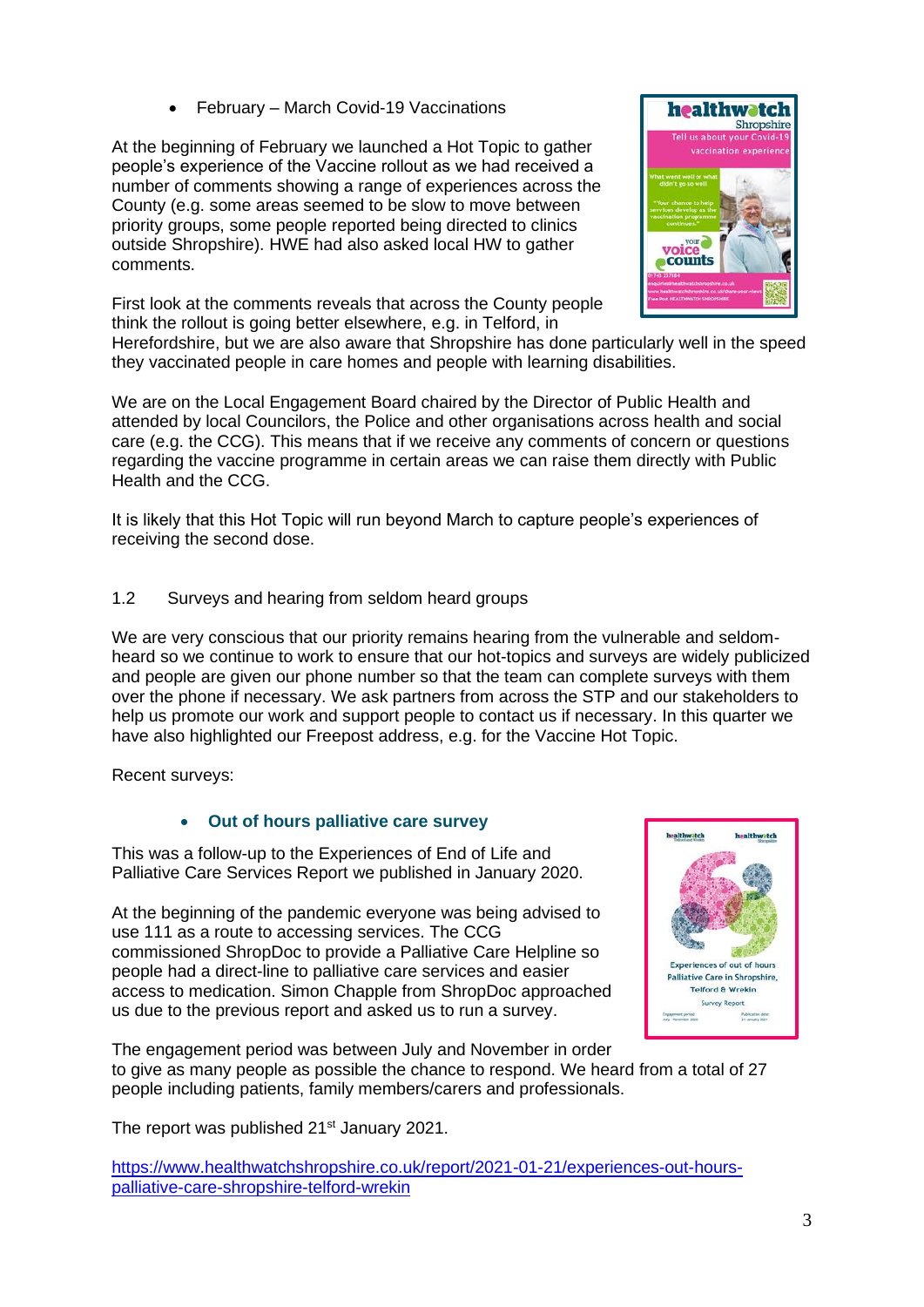# • **Hospital Discharge during Covid-19**

Healthwatch England, working with NHSE/I, launched a national survey to gather people's experience of discharge during the pandemic. It was due to finish late August. Rather than promote this survey we decided to run our own survey, which would allow us to work with our providers to develop the questions to make sure they would result in the most relevant and useful feedback and agree a timescale that would suit the local system.

This gave us the opportunity to work with colleagues across the system and raise our profile, but it has also enabled us to garner



their support in promoting the survey explaining that we needed their staff to help people to fill-in the survey as many were unlikely to be able to do it on their own. We hoped that people who were discharged without on-going support would complete it themselves or phone either HW and a member of staff would complete it with them over the phone. No-one called HWS to ask for help to complete the survey.

The survey was designed to be completed by the patient, a family member or informal carer, and staff supporting the patient (e.g. Care Home Managers)

Again, this covered the Shropshire, Telford & Wrekin STP so we worked with HWT&W to develop the survey. It was hosted on the HWS website. Initially it was agreed that all Telford & Wrekin responses would be sent to HWT&W so they could produce their own report but due to the low number it was agreed that HWS would include all responses in one report.

At the time of writing this report the draft report is with the Director of ASC at Shropshire Council, Telford & Wrekin Council, the CCG and SaTH with a deadline of 25<sup>th</sup> February for their response to the report and feedback on any actions they are taking to improve the service. We aim to publish the report WB 1<sup>st</sup> March 2021

Current and future surveys

• Workforce survey

No progress has been made on this survey since the last Board meeting following the request from the SRO for Workforce at the STP to put it on hold while the NHS staff survey was live.

The CO will need to speak to HWT&W to find out if they are still interested in doing a countywide workforce survey when the new General Manager is in post. Then a decision will need to be made as to when or if it is appropriate for Healthwatch to complete a survey. If so another meeting with the SRO will need to be arranged.

• Urgent Medical Care

HWS offered to lead on this survey after the CO was involved in a number of meetings where the CCG said they wanted to know if people were aware of NHS 111 First (launched December 2021) and to understand why so many people are still going to A&E. As with recent surveys covering the STP footprint (Out of Hours Palliative Care, Discharge) the CO spoke to HWT&W who were in support of a joint survey. Our Information Officer has worked with the CCG to develop the survey which can be completed by a range of people including patients. The number of options means that this has been the most complex to build on the website.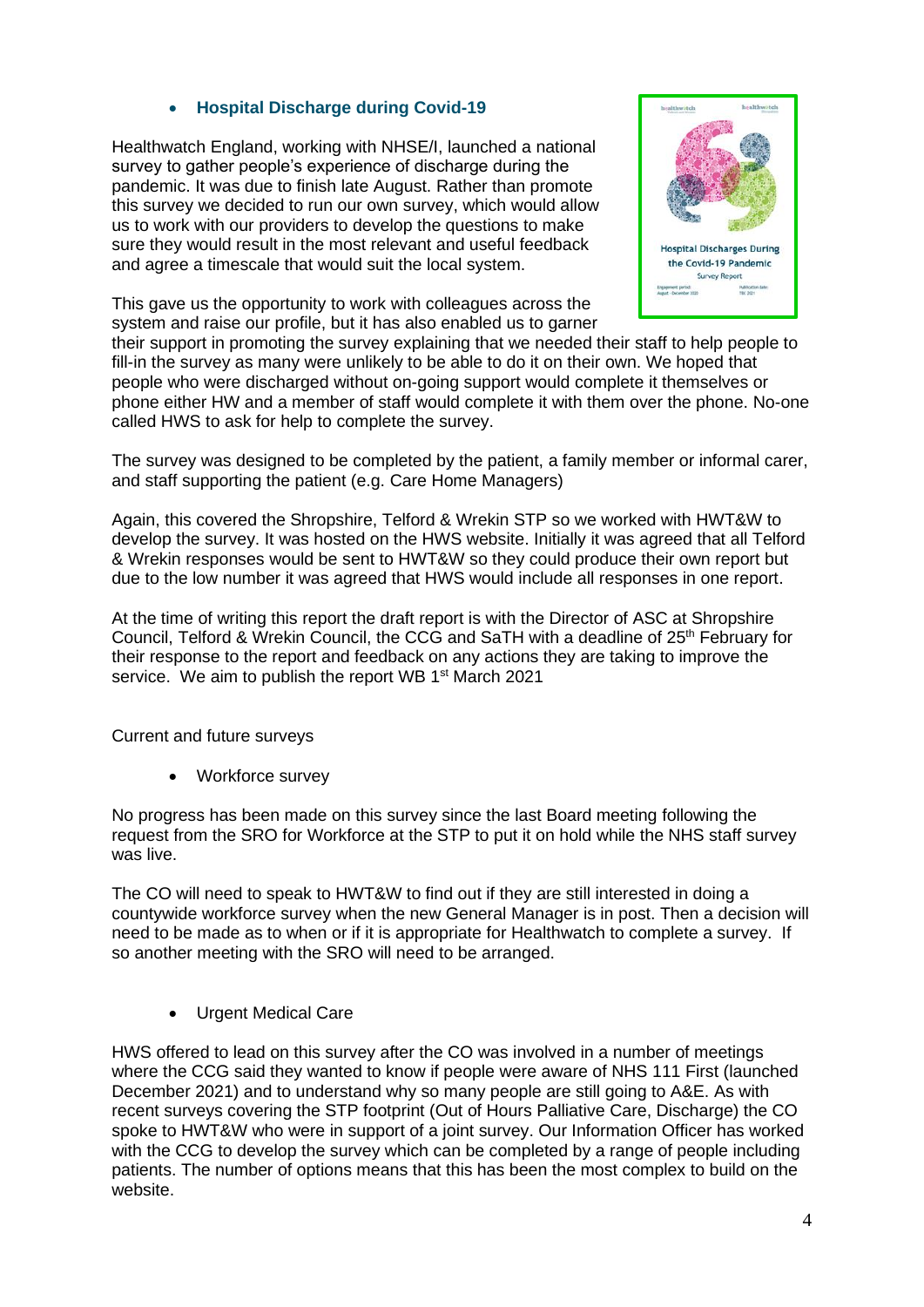At the time of writing this report we hope the survey will be launched WB  $1<sup>st</sup>$  March 2021. Healthwatch Telford & Wrekin have moved to the same website provider we use and are keen to replicate the survey on their own site. Our Information Officer has kindly spent time showing staff at HWT&W how to build the survey and we hope they will be able to go live at the same time. If this is not possible HWS intend to launch first as the CCG is keen for us to start as soon as possible.

# **2 Communications and engagement**

### 2.1 Engagement activities

Since the last report the guidance from HWE has remained the same regarding face-to-face engagement. We are currently in the third lockdown and it remains unclear when this will be lifted.

Our Community Engagement and Communications Officer (CECO) was off sick for the majority of Q3 returning 8<sup>th</sup> December 2020.

In the absence of the CECO in Q3, the Enter & View Officer facilitated on-line focus group over MS Teams with the volunteers/Board members e.g. Integrated Care Record focus group and Phlebotomy focus group.

As planned, on her return the CECO has immediately continued to:

- Build links with groups and individuals through social media and by phone and used this to increase our social media reach/following. For the first time she 'boosted' a Facebook post to see if it made a difference and it resulted in the 'reach' tripling and two comments (see KPI document). It was the 3<sup>rd</sup> highest post for this year with 1.1K reach and 84 'engagements'.
- Attend meetings with groups where these have moved online via MS Teams or Zoom which are steadily increasing through February 2021.

From January the CECO has applied learning from Q3 social media analysis and started to share systems information early to increase HWS profile. For example, she posted an alert from SaTH that they were extremely busy and for people to remember to use alternative solutions like pharmacies, GP, 111, etc. before going to ED. This resulted in our highest ever Facebook single post of 6.8K reach with 760 engagements.

### **Definitions**:

- Reach the number of people who had the post appear on their screen. On Twitter it is called an impression.
- Engagement the number of people who did something with the post, e.g. shared it, liked, commented.

The CECO has contacted agencies currently involved in engaging with schools and colleges to hear from students about their experience of Covid-19 and its impact on their health, wellbeing and education to find out if there is a role for us and what contribution we can make. At the time of writing this report we have not received a response. We hope this will be a follow-up to our work on 'Social Prescribing for Young People 16-25' and an opportunity to build links across the system that we can build on to do further engagement around mental health.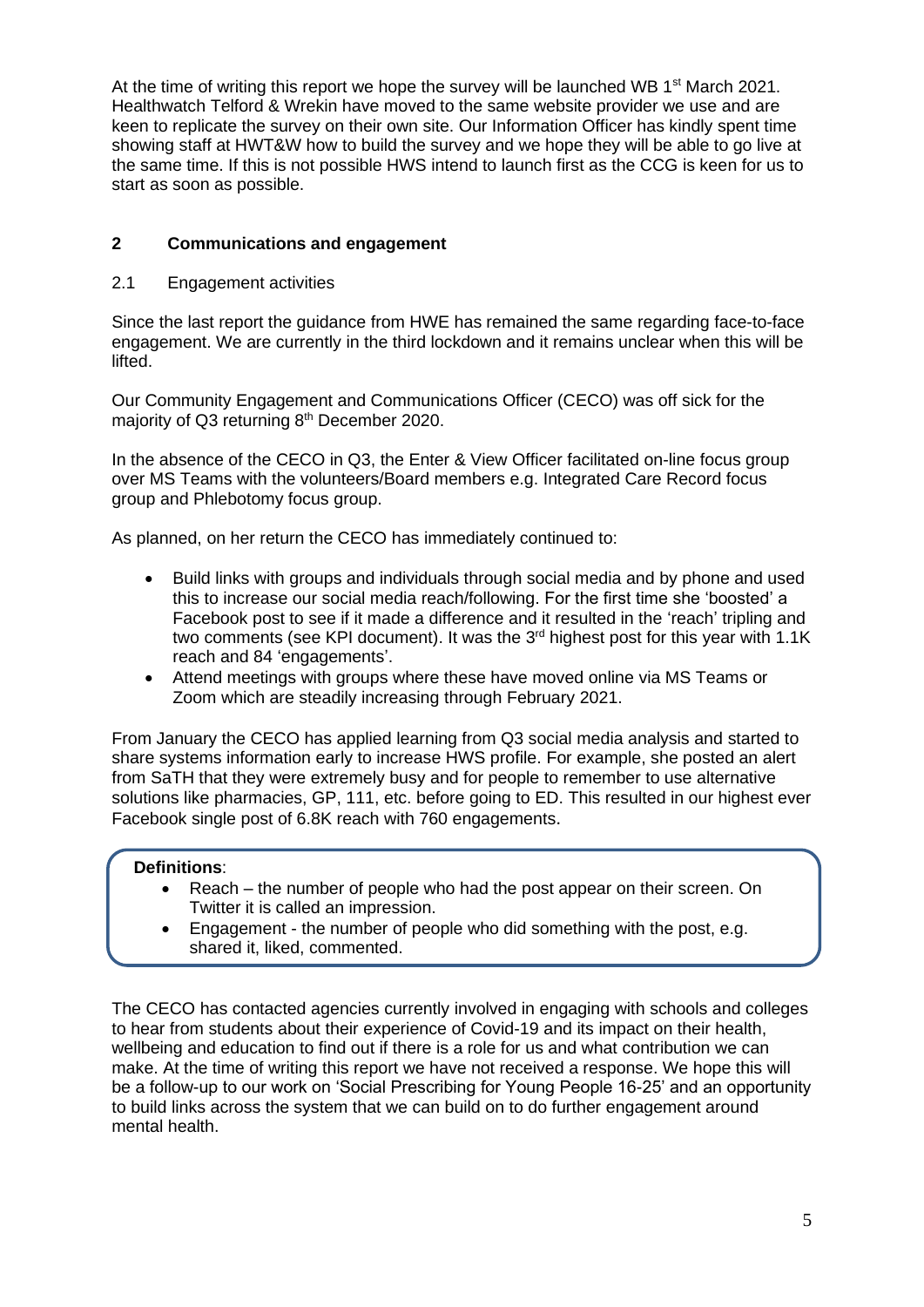## 2.2 Engagement & Marketing Committee

The first meeting is still to take place. However, the committee was asked to approve the Hot Topic regarding visiting during the pandemic.

# 2.3 Funded projects

Since the last Board meeting HWS has received funding for two projects.

# • **Shropshire Council – Shaping Places, Healthier Lives (January – April)**

The role of HWS is to lead on engagement with the public and partners around food insecurity in South West Shropshire. Findings will be used to submit a bid for further work across Shropshire to improve access to affordable, healthy food.

We will:

- o Work closely with the Shropshire Food Poverty Alliance (SFPA) to plan and implement the engagement process including surveys and develop the interview schedule and sampling framework
- $\circ$  Work with the SFPA to arrange initial meetings with key organisation in each town (including Foodbanks) to discuss the project, including the best method for engagement locally
- $\circ$  Interview people in South-West Shropshire who have lived experience of food poverty and collate and report on the findings to the Project team
- $\circ$  Be the lead contact for people (public, partners) who want to engage with the project
- o Plan and co-facilitate 5 Zoom discussions as part of the engagement process and follow up with key organisations if they can't attend, to ensure their views are included
- $\circ$  Develop a communications strategy so target communities and partner agencies are engaged and informed of progress
- o Host the webpage and on-line survey
- o Compile the survey results

At the time of writing this report the CECO has worked with SFPA to develop a suite of surveys (which the Information Officer has built onto our website), finalized publicity materials and a press release. Dates have already been arranged for Zoom meetings. 1:1 discussions will be arranged with people with lived experience as they come forward.

# • **Healthwatch England Digital Engagement Pilot Project (February – July)**

At the beginning of January the CO submitted a bid for HWS to be involved in this pilot to trial two engagement platforms and we were told we had been successful 19<sup>th</sup> January 2021.

We must trial an engagement platform called Engagement HQ (our preferred choice). It is a platform already used by Councils and CCGs across the country. The idea is that all online engagement can be done in one place, e.g. receiving comments and running surveys (which we can already do on our website) but also running forums where people can chat about a specific theme or issue. In a forum or chat room people can see what other people have said which can promote discussion, debate and sharing of views. This means that it must be closely monitored by staff but this is also done by the team who run the platform.

The Enter & View Officer is going to lead on this project with the support of the team. We have already discussed how we might be able to use the platform for the Food Poverty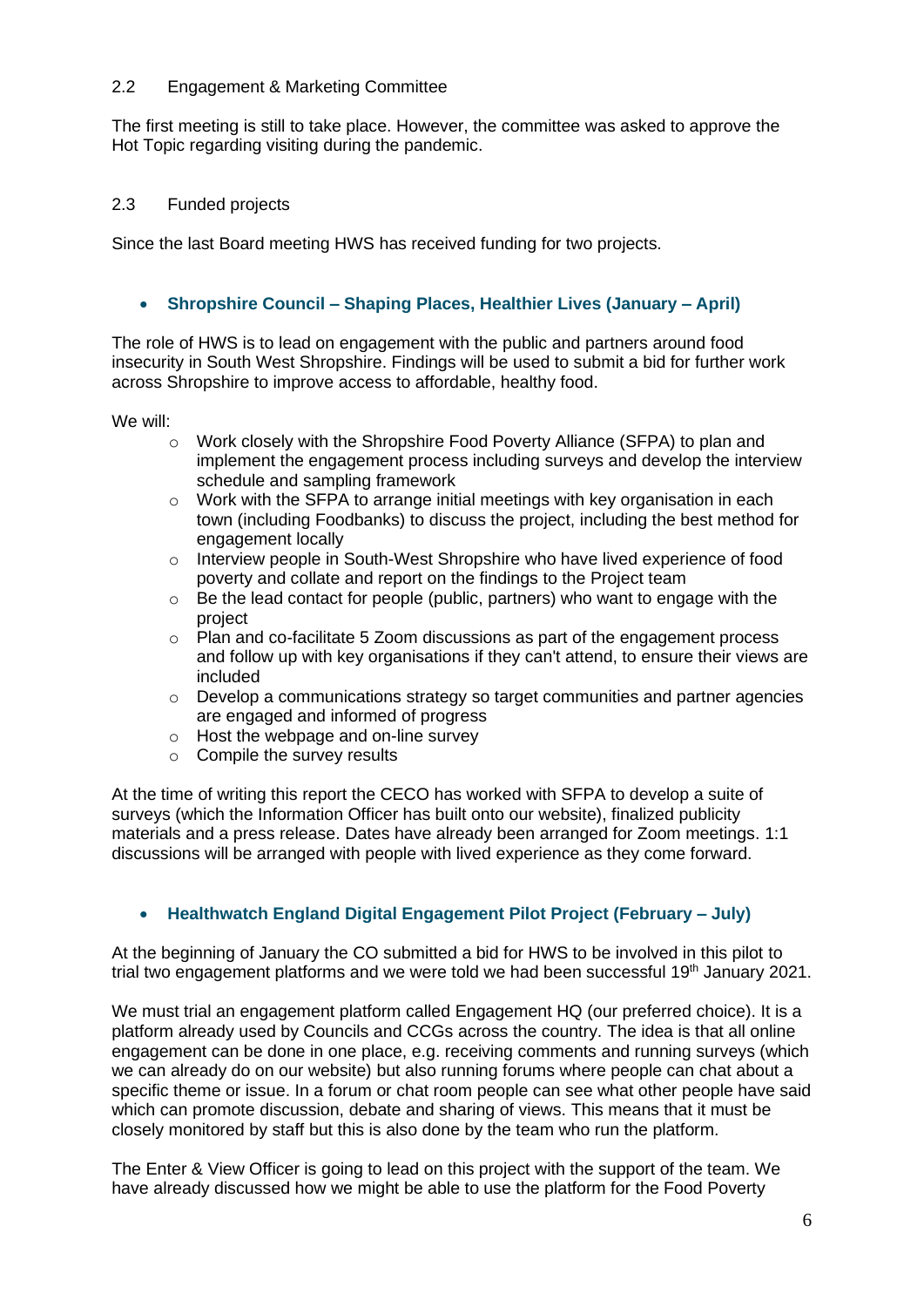Project but also how it might support our engagement with our own Board, volunteers and wider stakeholders (e.g. 360 survey).

It is likely that HWE will ask all HW involved in the pilot to do the same project so they can compare experiences but we have not heard if this is the case.

### 2.4 Partnership working

As was previously reported, at the beginning of the first lock down all system meetings were immediately cancelled or put on hold. The slowest to restart were NHS meetings and STP meetings. (We continued to attend the ICS Shadow Board, Community Response Meetings led by Shropshire Council/Public Health, and CQC Information Sharing meetings.)

From the end of August/beginning of September the STP Cluster meetings began to restart as Programme Boards. By Christmas the majority of work stream meetings had restarted, e.g. Shropshire Care Closer to Home.

Just after Christmas as the situation across the country deteriorated a number of meetings were cancelled to allow staff across health and social care to focus on service delivery. At the time of writing this report the number of infections is decreasing and it is hoped that we will see a reduction in the number of people needing hospital treatment soon.

The CO has continued to speak to the CCG and STP to make sure we are invited to meetings. We are now attending the CCG Quality and Performance Committee which has replaced the SCCG Quality Committee. We continue to attend the LMNS Board (Maternity).

#### 2.5 MLU Review and Consultation

Prior to the pandemic, we gave feedback on consultation documents and offered our support at events to give the public an opportunity to share their thoughts with an independent organisation and support them to approach the professionals present and ask questions.

As reported at the last Board meeting the consultation remains on hold and we are awaiting notification of when the consultation will start.

If any Board member is interested in joining meetings with the Local Maternity System for HWS please let the CO know.

### **UPDATE:**

#### **3 Enter & View**

3.1 Current status

As for public engagement, Enter & View visits remain on hold for the foreseeable future.

#### 3.2 Reports

Volunteers were involved in a Care Homes Digital Audit which involved looking at the websites of all 120 care homes in Shropshire and completing a checklist of what information was available online. We also looked at the Facebook pages of 30 care homes, chosen at random, to see what use care homes were making of social media.